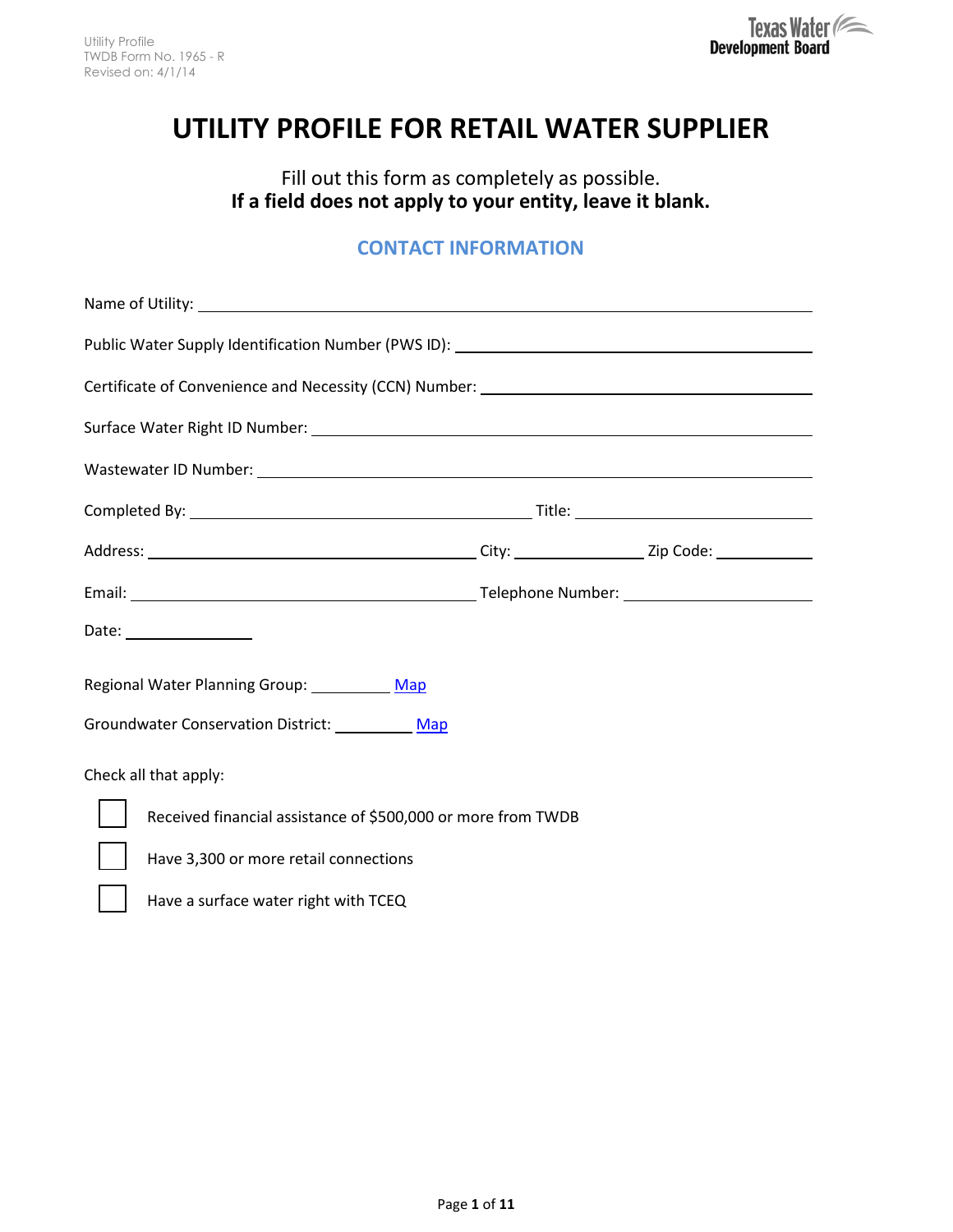# Section I: Utility Data

#### **A. Population and Service Area Data**

- 1. Current service area size in square miles: (Attach or email a copy of the service area map.)
- 2. Provide historical service area population for the previous five years, starting with the most current year.

| Year | <b>Historical Population</b><br><b>Served By</b><br><b>Retail Water Service</b> | <b>Historical Population</b><br><b>Served By</b><br><b>Wholesale Water Service</b> | <b>Historical Population</b><br><b>Served By</b><br><b>Wastewater Service</b> |
|------|---------------------------------------------------------------------------------|------------------------------------------------------------------------------------|-------------------------------------------------------------------------------|
|      |                                                                                 |                                                                                    |                                                                               |
|      |                                                                                 |                                                                                    |                                                                               |
|      |                                                                                 |                                                                                    |                                                                               |
|      |                                                                                 |                                                                                    |                                                                               |
|      |                                                                                 |                                                                                    |                                                                               |

3. Provide the projected service area population for the following decades.

| Year | <b>Projected Population</b><br><b>Served By</b><br><b>Retail Water Service</b> | <b>Projected Population</b><br><b>Served By</b><br><b>Wholesale Water Service</b> | <b>Projected Population</b><br><b>Served By</b><br><b>Wastewater Service</b> |
|------|--------------------------------------------------------------------------------|-----------------------------------------------------------------------------------|------------------------------------------------------------------------------|
| 2020 |                                                                                |                                                                                   |                                                                              |
| 2030 |                                                                                |                                                                                   |                                                                              |
| 2040 |                                                                                |                                                                                   |                                                                              |
| 2050 |                                                                                |                                                                                   |                                                                              |
| 2060 |                                                                                |                                                                                   |                                                                              |

4. Describe the source(s)/method(s) for estimating current and projected populations.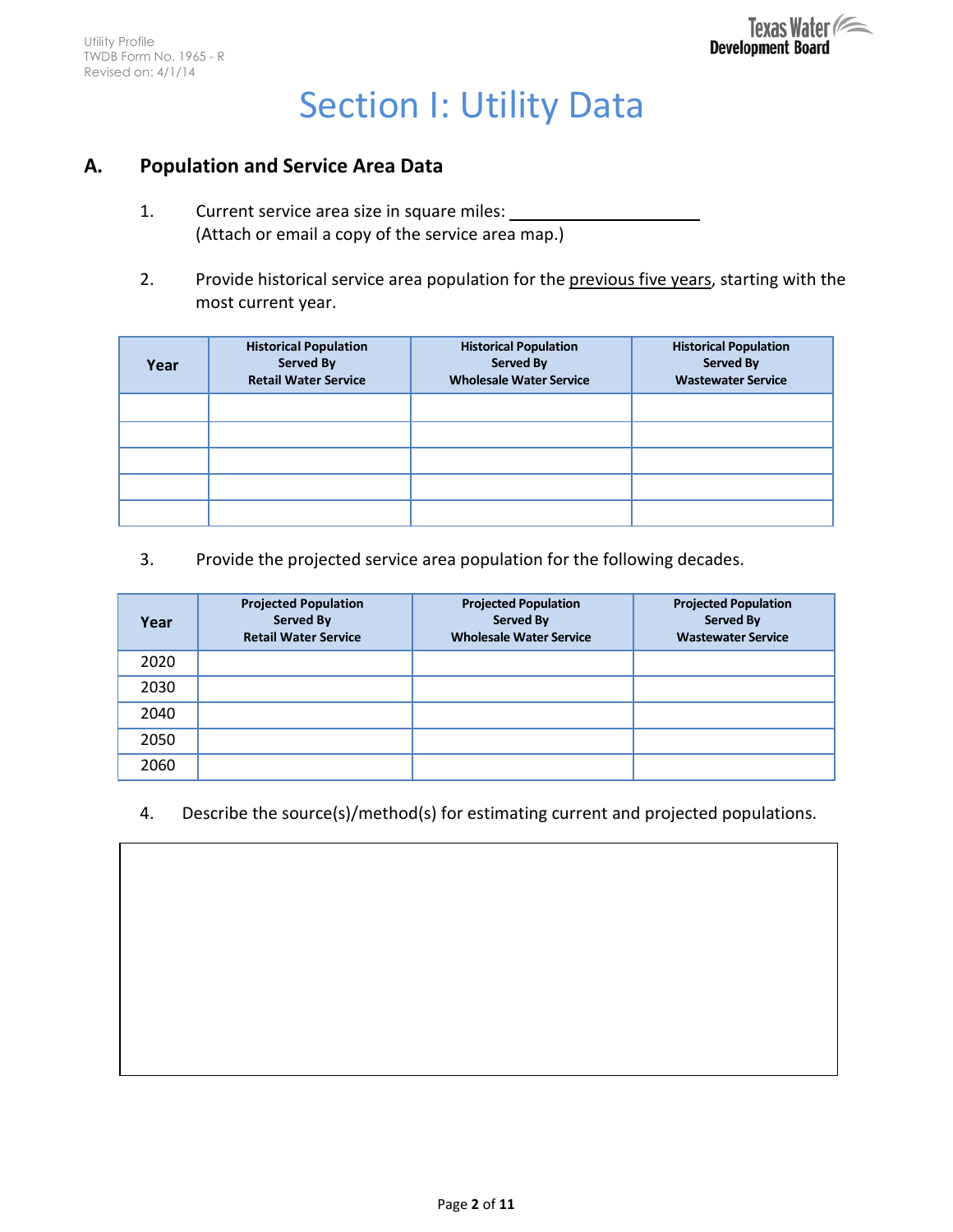#### **B. System Input**

#### Provide system input data for the previous five years.

Total System Input = Self-supplied + Imported – Exported

| Year                               | Self-supplied<br><b>Water in</b><br><b>Gallons</b> | <b>Purchased/Imported</b><br><b>Water in Gallons</b> | <b>Exported Water</b><br>in Gallons | <b>Total System</b><br>Input | <b>Total GPCD</b> |
|------------------------------------|----------------------------------------------------|------------------------------------------------------|-------------------------------------|------------------------------|-------------------|
|                                    |                                                    |                                                      |                                     | U                            |                   |
|                                    |                                                    |                                                      |                                     |                              |                   |
|                                    |                                                    |                                                      |                                     |                              |                   |
|                                    |                                                    |                                                      |                                     | 0                            |                   |
|                                    |                                                    |                                                      |                                     | 0                            |                   |
| <b>Historic 5-</b><br>year Average | 0                                                  | 0                                                    |                                     | 0                            | 0                 |

## **C. Water Supply System** (Attach description of water system)

- 1. Designed daily capacity of system **gallons** per day.
- 2. Storage Capacity: Elevated **gallons**  Ground **gallons**
- 3. List all current water supply sources in gallons.

| <b>Water Supply Source</b> | Source Type* | <b>Total Gallons</b> |
|----------------------------|--------------|----------------------|
|                            | Choose One   |                      |
|                            | Choose One   |                      |
|                            | Choose One   |                      |
|                            | Choose One   |                      |
|                            | Choose One   |                      |
|                            | Choose One   |                      |

\*Select one of the following source types: *Surface water, Groundwater, or Contract*

4. If surface water is a source type, do you recycle backwash to the head of the plant?

 $\bigcirc$  Yes <u>estimated</u> **gallons** per day

No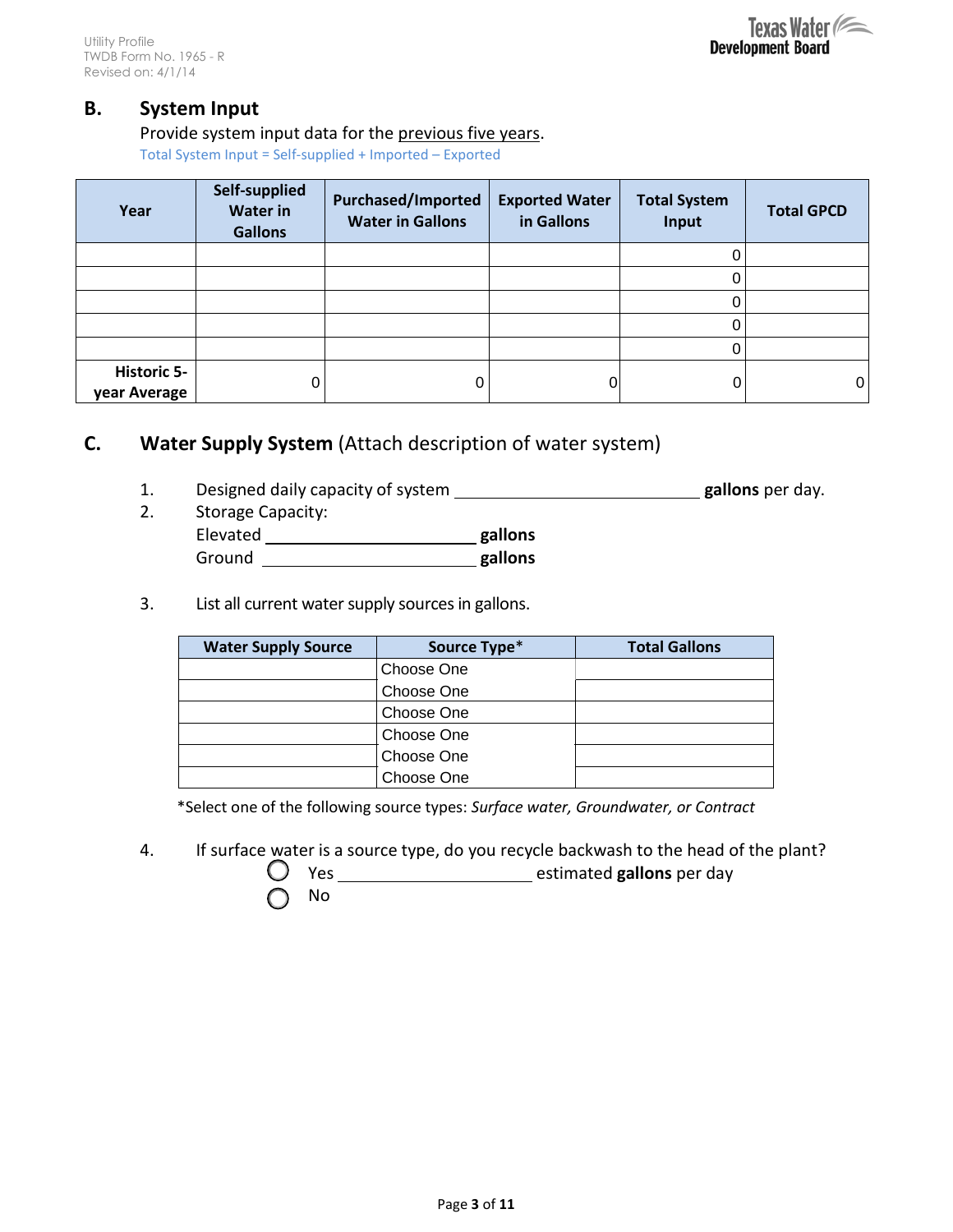# **D. Projected Demands**

1. Estimate the water supply requirements for the next ten years using population trends, historical water use, economic growth, etc.

| Year | <b>Population</b> | <b>Water Demands (gallons)</b> |
|------|-------------------|--------------------------------|
|      |                   |                                |
|      |                   |                                |
|      |                   |                                |
|      |                   |                                |
|      |                   |                                |
|      |                   |                                |
|      |                   |                                |
|      |                   |                                |
|      |                   |                                |
|      |                   |                                |

2. Describe sources of data and how projected water demands were determined. Attach additional sheets if necessary.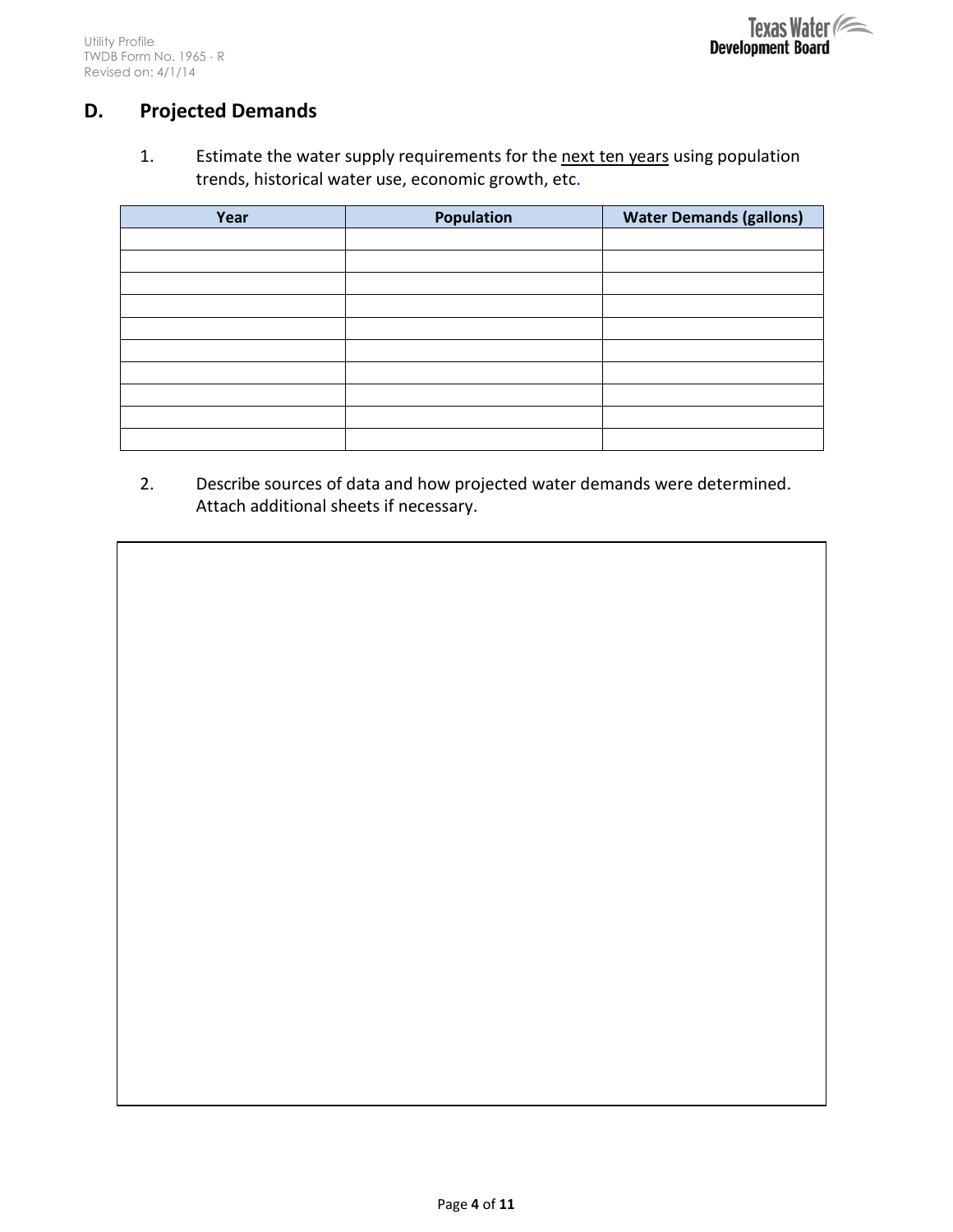

#### **E. High Volume Customers**

1. List the annual water use, in gallons, for the five highest volume **RETAIL customers**. Select one of the following water use categories to describe the customer; choose Residential, Industrial, Commercial, Institutional, or Agricultural*.*

| <b>Retail Customer</b> | <b>Water Use Category*</b> | <b>Annual Water Use</b> | <b>Treated or Raw</b> |
|------------------------|----------------------------|-------------------------|-----------------------|
|                        | Choose One                 |                         | Choose One            |
|                        | Choose One                 |                         | Choose One            |
|                        | Choose One                 |                         | Choose One            |
|                        | Choose One                 |                         | Choose One            |
|                        | Choose One                 |                         | Choose One            |

\*For definitions on recommended customer categories for classifying customer water use, refer to the online Guidance and [Methodology for Reporting on Water Conservation and Water Use.](http://www.twdb.texas.gov/conservation/doc/SB181Guidance.pdf) 

2. If applicable, list the annual water use for the five highest volume **WHOLESALE customers**. Select one of the following water use categories to describe the customer; choose Municipal, Industrial, Commercial, Institutional, or Agricultural*.*

| <b>Wholesale Customer</b> | Water Use Category* | <b>Annual Water Use</b> | <b>Treated or Raw</b> |
|---------------------------|---------------------|-------------------------|-----------------------|
|                           | Choose One          |                         | Choose One            |
|                           | Choose One          |                         | Choose One            |
|                           | Choose One          |                         | Choose One            |
|                           | Choose One          |                         | Choose One            |
|                           | Choose One          |                         | Choose One            |

\*For definitions on recommended customer categories for classifying customer water use, refer to the online [Guidance and](http://www.twdb.texas.gov/conservation/doc/SB181Guidance.pdf)  [Methodology for Reporting on Water Conservation and Water Use.](http://www.twdb.texas.gov/conservation/doc/SB181Guidance.pdf) 

#### **F. Utility Data Comment Section**

Provide additional comments about utility data below.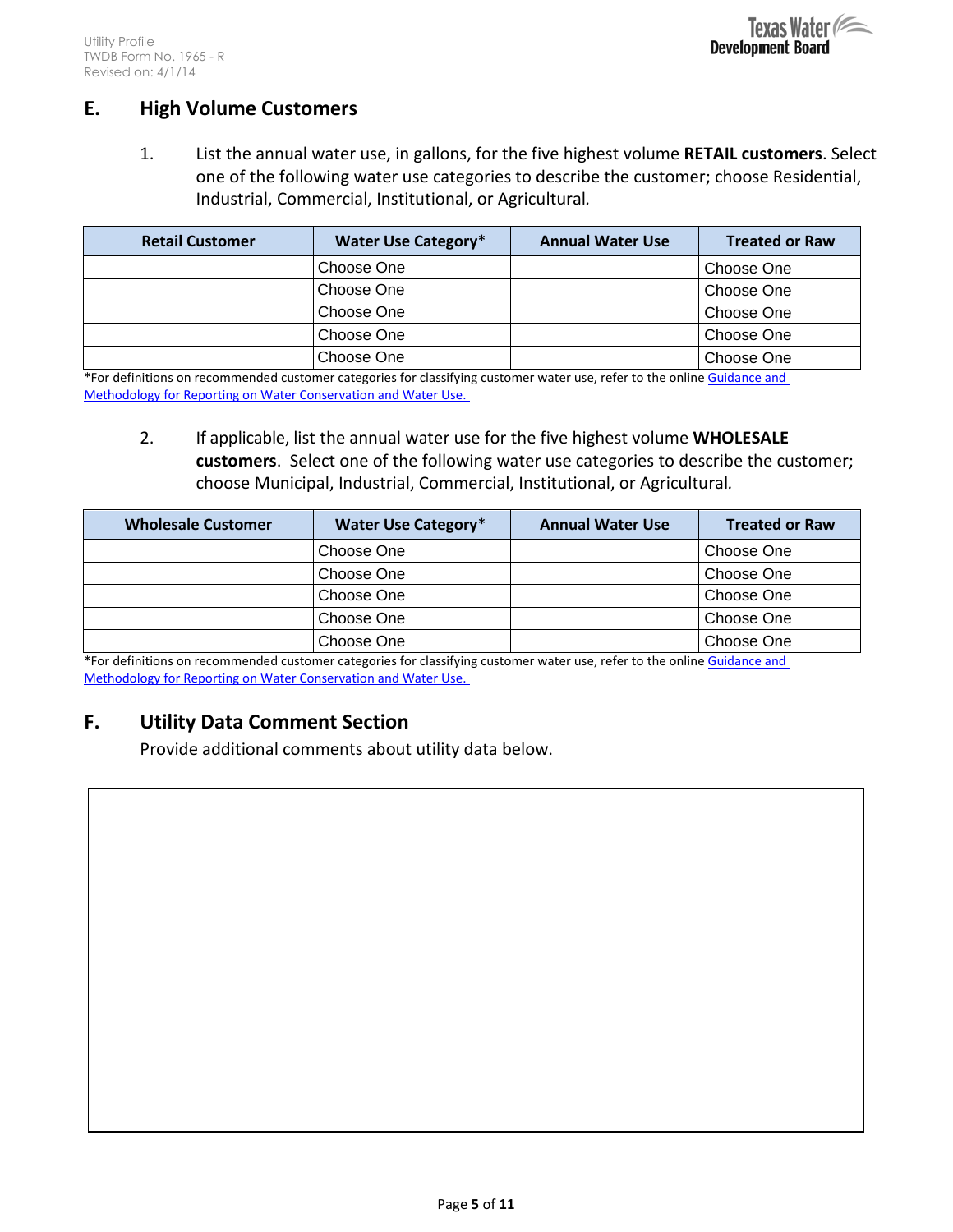# Section II: System Data

### **A. Retail Connections**

1. List the active retail connections by major water use category.

|                                    | <b>Active Retail Connections</b> |                  |                    |                         |  |
|------------------------------------|----------------------------------|------------------|--------------------|-------------------------|--|
| <b>Water Use Category*</b>         | <b>Metered</b>                   | <b>Unmetered</b> | <b>Total</b>       | <b>Percent of Total</b> |  |
|                                    |                                  |                  | <b>Connections</b> | <b>Connections</b>      |  |
| Residential - Single Family        |                                  |                  |                    | 0%                      |  |
| Residential - Multi-family (units) |                                  |                  |                    | 0%                      |  |
| Industrial                         |                                  |                  |                    | 0%                      |  |
| Commercial                         |                                  |                  |                    | 0%                      |  |
| Institutional                      |                                  |                  |                    | 0%                      |  |
| Agricultural                       |                                  |                  |                    | 0%                      |  |
| <b>TOTAL</b>                       |                                  |                  |                    |                         |  |

\*For definitions on recommended customer categories for classifying customer water use, refer to the online Guidance and [Methodology for Reporting on Water Conservation and Water Use.](http://www.twdb.texas.gov/conservation/doc/SB181Guidance.pdf) 

#### 2. List the net number of new retail connections by water use category for the previous five years.

|                            | <b>Net Number of New Retail Connections</b> |  |  |  |   |  |
|----------------------------|---------------------------------------------|--|--|--|---|--|
| <b>Water Use Category*</b> |                                             |  |  |  |   |  |
| Residential - Single       |                                             |  |  |  |   |  |
| Family                     |                                             |  |  |  |   |  |
| Residential - Multi-       |                                             |  |  |  |   |  |
| family (units)             |                                             |  |  |  |   |  |
| Industrial                 |                                             |  |  |  |   |  |
| Commercial                 |                                             |  |  |  |   |  |
| Institutional              |                                             |  |  |  |   |  |
| Agricultural               |                                             |  |  |  |   |  |
| <b>TOTAL</b>               | 0                                           |  |  |  | 0 |  |

\*For definitions on recommended customer categories for classifying customer water use, refer to the online Guidance and [Methodology for Reporting on Water Conservation and Water Use.](http://www.twdb.texas.gov/conservation/doc/SB181Guidance.pdf)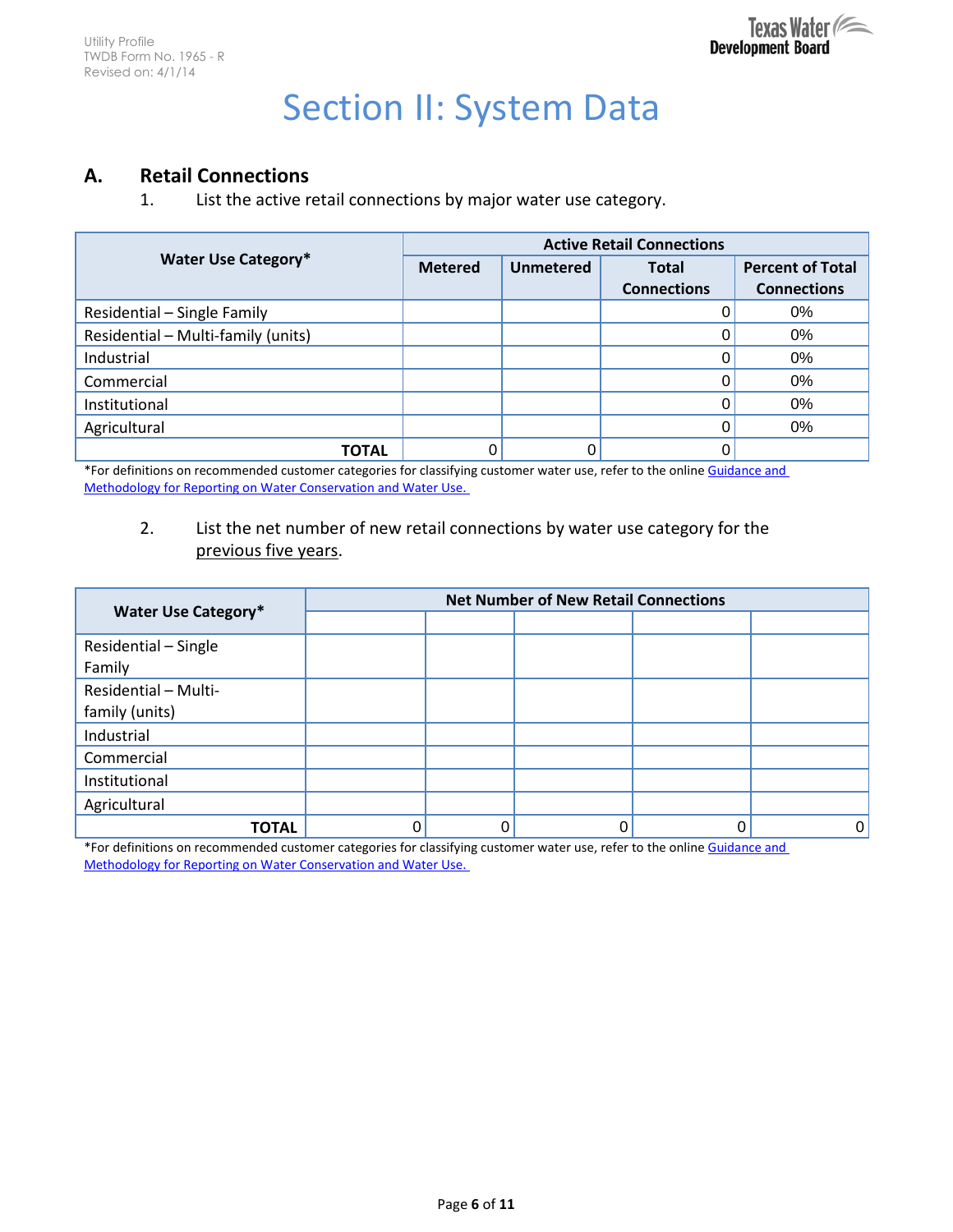#### **B. Accounting Data**

For the previous five years, enter the number of gallons of RETAIL water provided in each major water use category.

|                             | <b>Total Gallons of Retail Water</b> |  |  |  |    |  |  |
|-----------------------------|--------------------------------------|--|--|--|----|--|--|
| <b>Water Use Category*</b>  |                                      |  |  |  |    |  |  |
| Residential - Single Family |                                      |  |  |  |    |  |  |
| Residential - Multi-family  |                                      |  |  |  |    |  |  |
| Industrial                  |                                      |  |  |  |    |  |  |
| Commercial                  |                                      |  |  |  |    |  |  |
| Institutional               |                                      |  |  |  |    |  |  |
| Agricultural                |                                      |  |  |  |    |  |  |
| ΤΟΤΑL                       | υ                                    |  |  |  | 01 |  |  |

\*For definitions on recommended customer categories for classifying customer water use, refer to the online Guidance and [Methodology for Reporting on Water Conservation and Water Use.](http://www.twdb.texas.gov/conservation/doc/SB181Guidance.pdf) 

#### **C. Residential Water Use**

For the previous five years, enter the residential GPCD for single family and multi-family units.

|                             | <b>Residential GPCD</b> |  |  |  |  |
|-----------------------------|-------------------------|--|--|--|--|
| Water Use Category*         |                         |  |  |  |  |
| Residential - Single Family |                         |  |  |  |  |
| Residential - Multi-family  |                         |  |  |  |  |
|                             |                         |  |  |  |  |

#### **D. Annual and Seasonal Water Use**

1. For the previous five years, enter the gallons of treated water provided to RETAIL customers.

|              | <b>Total Gallons of Treated Retail Water</b> |   |   |   |   |
|--------------|----------------------------------------------|---|---|---|---|
| <b>Month</b> |                                              |   |   |   |   |
| January      |                                              |   |   |   |   |
| February     |                                              |   |   |   |   |
| March        |                                              |   |   |   |   |
| April        |                                              |   |   |   |   |
| May          |                                              |   |   |   |   |
| June         |                                              |   |   |   |   |
| July         |                                              |   |   |   |   |
| August       |                                              |   |   |   |   |
| September    |                                              |   |   |   |   |
| October      |                                              |   |   |   |   |
| November     |                                              |   |   |   |   |
| December     |                                              |   |   |   |   |
| <b>TOTAL</b> | 0                                            | 0 | 0 | ი | 0 |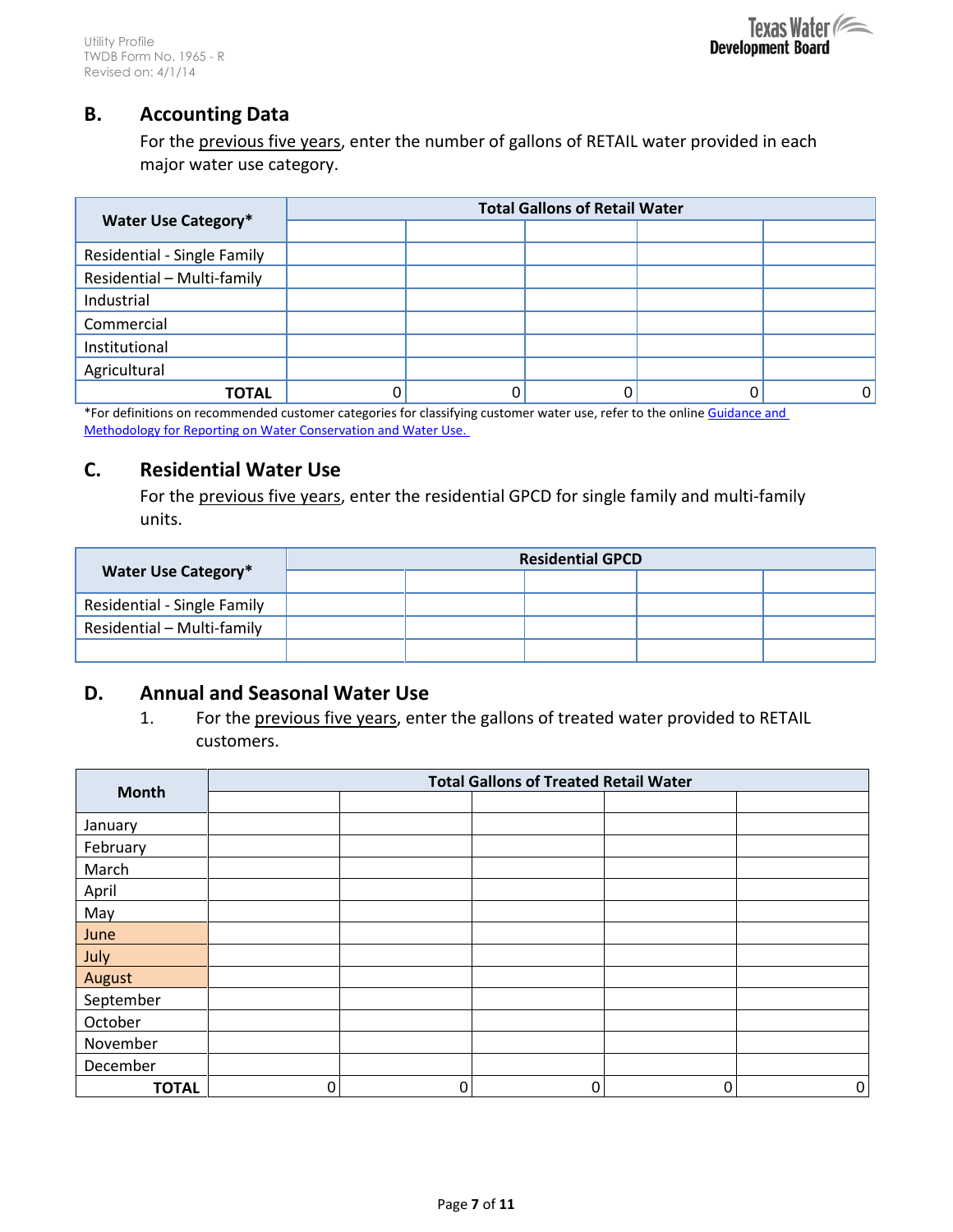2. For the previous five years, enter the gallons of raw water provided to RETAIL customers.

|              | <b>Total Gallons of Raw Retail Water</b> |   |   |   |   |
|--------------|------------------------------------------|---|---|---|---|
| <b>Month</b> |                                          |   |   |   |   |
| January      |                                          |   |   |   |   |
| February     |                                          |   |   |   |   |
| March        |                                          |   |   |   |   |
| April        |                                          |   |   |   |   |
| May          |                                          |   |   |   |   |
| June         |                                          |   |   |   |   |
| July         |                                          |   |   |   |   |
| August       |                                          |   |   |   |   |
| September    |                                          |   |   |   |   |
| October      |                                          |   |   |   |   |
| November     |                                          |   |   |   |   |
| December     |                                          |   |   |   |   |
| <b>TOTAL</b> | 0                                        | 0 | 0 | 0 | 0 |

3. Summary of seasonal and annual water use.

| <b>Water Use</b>                        | <b>Seasonal and Annual Water Use</b> |   |  |  | Average in |                  |
|-----------------------------------------|--------------------------------------|---|--|--|------------|------------------|
|                                         |                                      |   |  |  |            | <b>Gallons</b>   |
| <b>Summer Retail</b><br>(Treated + Raw) | 0                                    |   |  |  |            | 5yr Average      |
| <b>TOTAL Retail</b><br>(Treated + Raw)  | 0                                    | 0 |  |  |            | ი<br>5yr Average |

#### **E. Water Loss**

Provide Water Loss data for the previous five years. Water Loss GPCD = [Total Water Loss in Gallons ÷ Permanent Population Served] ÷ 365 Water Loss Percentage = [Total Water Loss ÷ Total System Input] x 100

| Year           | <b>Total Water Loss</b><br>in Gallons | <b>Water Loss</b><br>in GPCD | <b>Water Loss</b><br>as a Percentage |
|----------------|---------------------------------------|------------------------------|--------------------------------------|
|                |                                       |                              | 0%                                   |
|                |                                       |                              | 0%                                   |
|                |                                       |                              | 0%                                   |
|                |                                       |                              | 0%                                   |
|                |                                       |                              | 0%                                   |
| 5-year average |                                       |                              | 0%                                   |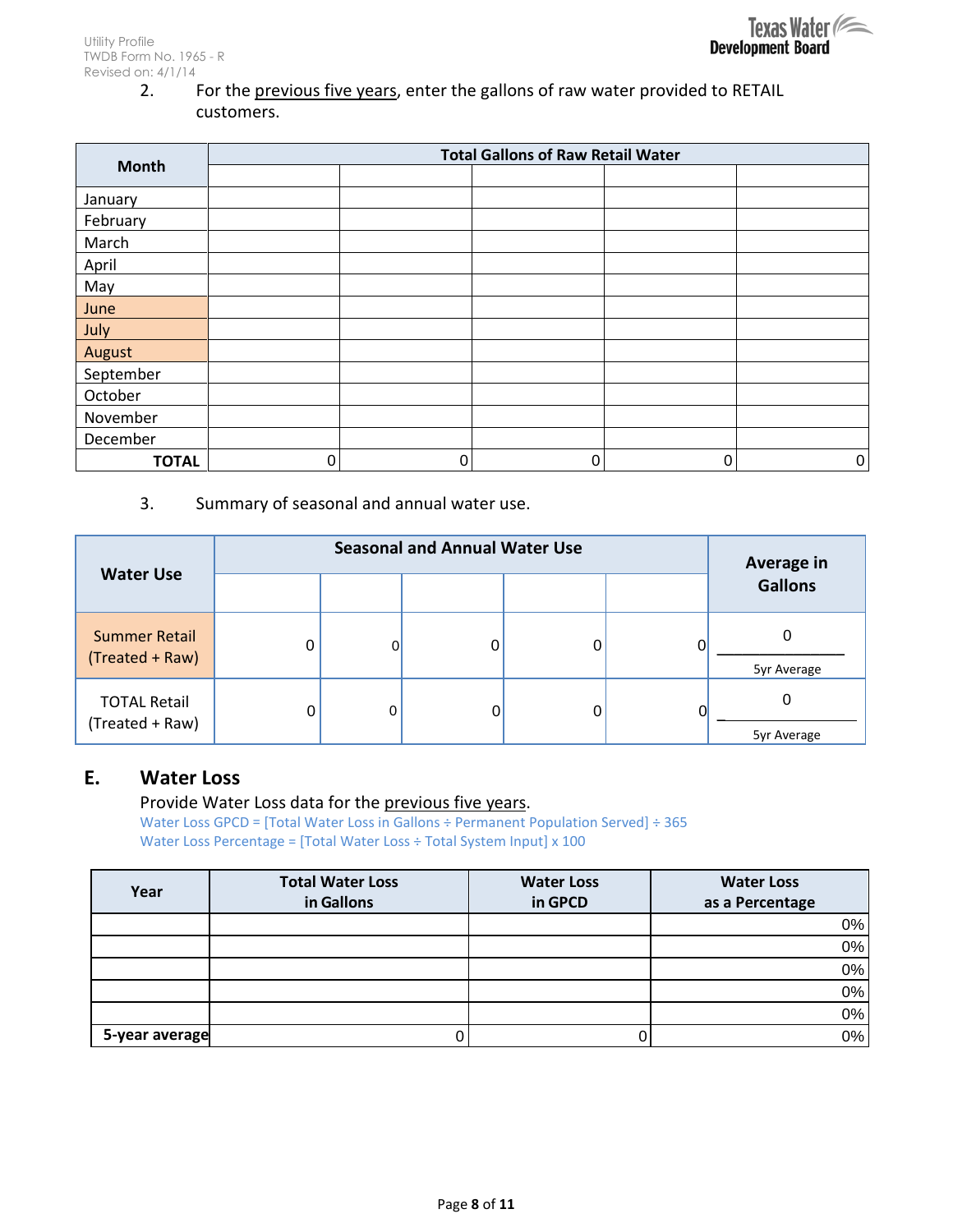

#### **F. Peak Water Use**

Provide the Average Daily Water Use and Peak Day Water Use for the previous five years.

| Year | <b>Average Daily Use (gal)</b> | Peak Day Use (gal) | Ratio (peak/avg) |
|------|--------------------------------|--------------------|------------------|
|      |                                |                    |                  |
|      |                                |                    |                  |
|      |                                |                    |                  |
|      |                                |                    |                  |
|      |                                |                    |                  |

### **G. Summary of Historic Water Use**

| <b>Water Use</b><br>Category | <b>Historic 5-year Average</b> | <b>Percent of Connections</b> | <b>Percent of Water Use</b> |
|------------------------------|--------------------------------|-------------------------------|-----------------------------|
| <b>Residential SF</b>        |                                | 0%                            | 0%                          |
| <b>Residential MF</b>        |                                | 0%                            | $0\%$                       |
| Industrial                   |                                | 0%                            | $0\%$                       |
| Commercial                   |                                | 0%                            | 0%                          |
| Institutional                |                                | 0%                            | 0%                          |
| Agricultural                 |                                | 0%                            | 0%                          |

#### **H. System Data Comment Section**

Provide additional comments about system data below.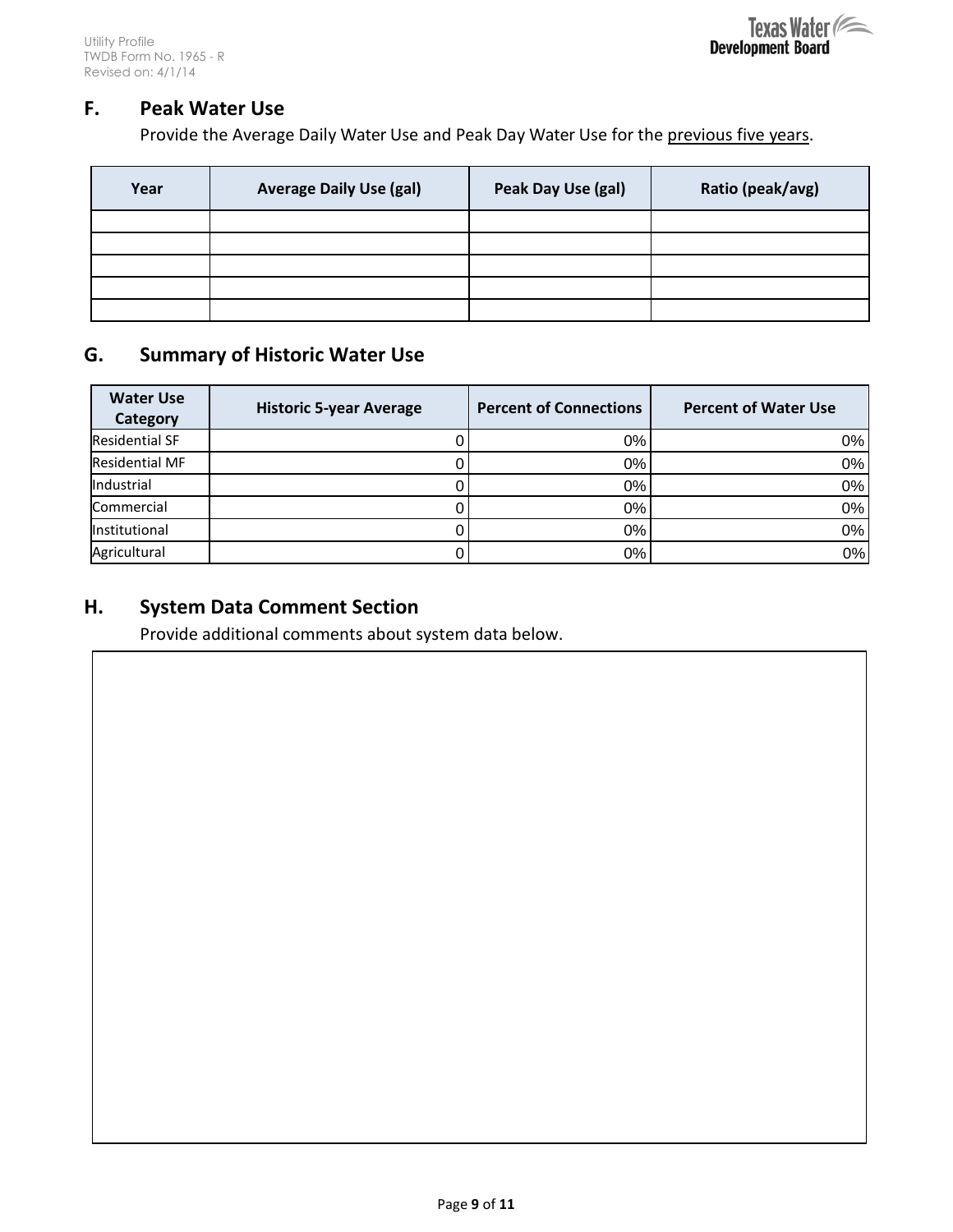# Section III: Wastewater System Data

If you do not provide wastewater system services then you have completed the Utility Profile. Save and Print this form to submit with your Plan. Continue with the [Water Conservation Plan Checklist](http://www.twdb.texas.gov/conservation/municipal/plans/doc/WCPChecklist.pdf) to complete your Water Conservation Plan.

# **A. Wastewater System Data** (Attach a description of your wastewater system.)

- 1. Design capacity of wastewater treatment plant(s): \_\_\_\_ **gallons** per day.
- 2. List the active wastewater connections by major water use category.

|                            | <b>Active Wastewater Connections</b> |                  |                    |                         |  |
|----------------------------|--------------------------------------|------------------|--------------------|-------------------------|--|
| <b>Water Use Category*</b> | <b>Metered</b>                       | <b>Unmetered</b> | <b>Total</b>       | <b>Percent of Total</b> |  |
|                            |                                      |                  | <b>Connections</b> | <b>Connections</b>      |  |
| Municipal                  |                                      |                  |                    | 0%                      |  |
| Industrial                 |                                      |                  |                    | 0%                      |  |
| Commercial                 |                                      |                  |                    | 0%                      |  |
| Institutional              |                                      |                  |                    | 0%                      |  |
| Agricultural               |                                      |                  |                    | 0%                      |  |
| TOTAL                      |                                      |                  |                    |                         |  |

- 2. What percent of water is serviced by the wastewater system? %
- 3. For the previous five years, enter the number of gallons of wastewater that was treated by the utility.

|              | <b>Total Gallons of Treated Wastewater</b> |   |   |   |             |
|--------------|--------------------------------------------|---|---|---|-------------|
| <b>Month</b> |                                            |   |   |   |             |
|              |                                            |   |   |   |             |
| January      |                                            |   |   |   |             |
| February     |                                            |   |   |   |             |
| March        |                                            |   |   |   |             |
| April        |                                            |   |   |   |             |
| May          |                                            |   |   |   |             |
| June         |                                            |   |   |   |             |
| July         |                                            |   |   |   |             |
| August       |                                            |   |   |   |             |
| September    |                                            |   |   |   |             |
| October      |                                            |   |   |   |             |
| November     |                                            |   |   |   |             |
| December     |                                            |   |   |   |             |
| <b>TOTAL</b> | 0                                          | 0 | 0 | 0 | $\mathbf 0$ |